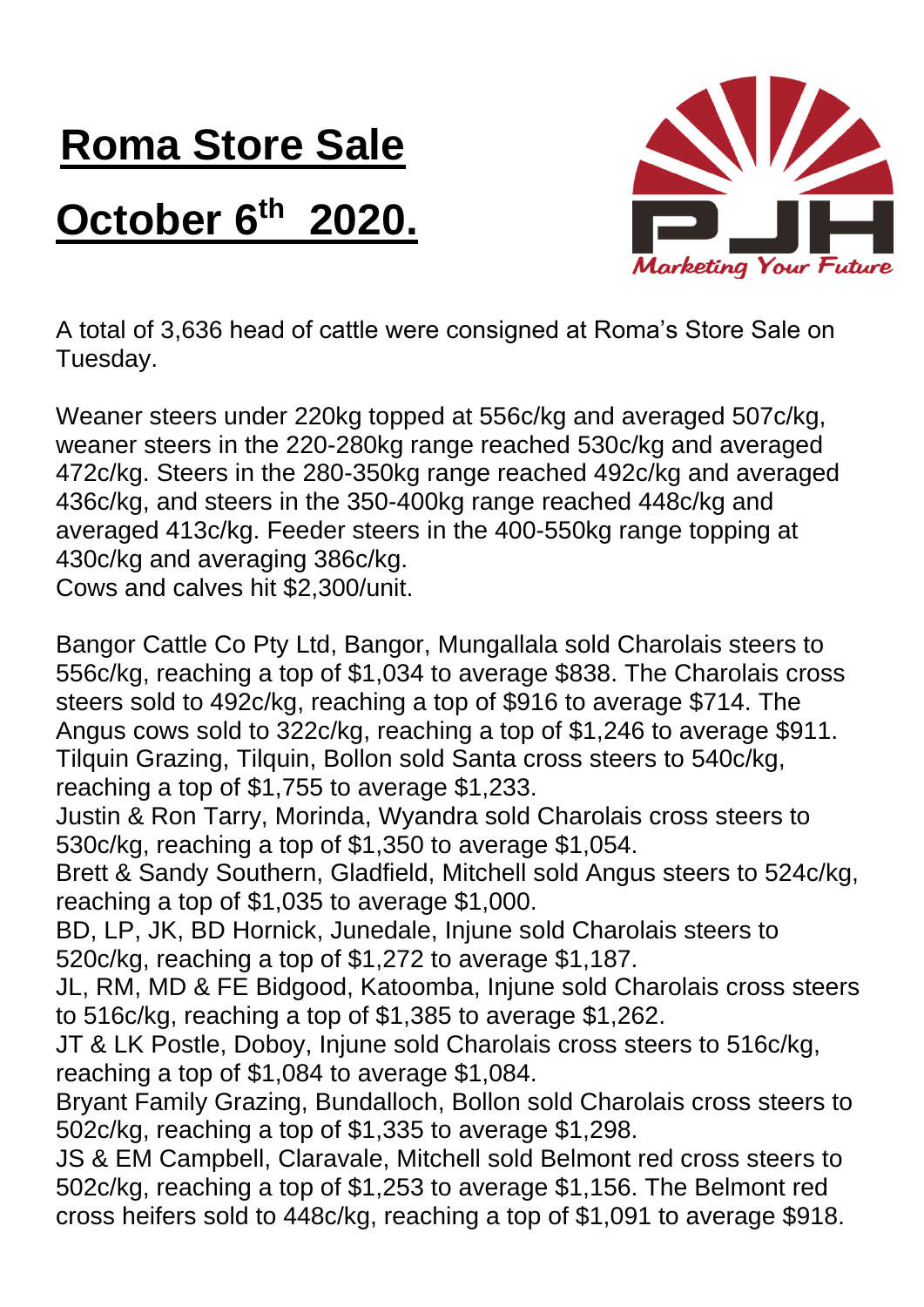AJ & MH Seaby, Emoh Ruo, Roma sold Simmental cross steers to 502c/kg, reaching a top of \$1,180 to average \$1,180. The Simmental cross heifers sold to 422c/kg, reaching a top of \$983 to average \$983. Boyd KJ & SL, Kia Ora, Injune sold Brahman cross steers to 498c/kg, reaching a top of \$1,259 to average \$1,197.

RT Purtell Pty Ltd, Mugan sold Santa steers to 486c/kg, reaching a top of \$2,835 to average \$1,562. The Santa mickey bulls sold to 438c/kg, reaching a top of \$1,458 to average \$1,396.

DA & KL York, Bainbilla, Surat sold Santa cross steers to 476c/kg, reaching a top of \$1,269 to average \$1,209.

D & T Birch, Rosemount, Augathella sold Brangus cross steers to 472c/kg, reaching a top of \$1,457 to average \$1,342.

Argylla Mountains Pastoral, Glencoe, Mount Isa sold Brangus steers to 460c/kg, reaching a top of \$1,617 to average \$1,066. The Brangus heifers sold to 420c/kg, reaching a top of \$882 to average \$774. The Brangus cows sold to 297c/kg, reaching a top of \$1,223 to average \$904. The Brangus mickey bulls sold to 420c/kg, reaching a top of \$1,328 to average \$966.

Wellwater Pastoral Co, Wellwater, Tambo sold Santa steers to 458c/kg, reaching a top of \$2,388 to average \$1,872.

S & R White Family Trust, Mt Saltbush, Roma sold Angus cross steers to 456c/kg, reaching a top of \$1,715 to average \$1,586.

Bronte Cattle Co, Bronte, Charleville sold Santa steers to 456c/kg, reaching a top of \$1,315 to average \$1,315.

IR Andrews, Roma sold Santa cross steers to 414c/kg, reaching a top of \$1,682 to average \$1,682.

Macarra Past Co, Macarra, Wallumbilla sold Angus cross steers to 410c/kg, reaching a top of \$1,890 to average \$1,783.

Bill & Mavis Graham, Gladfield, Roma sold Angus cross steers to 408c/kg, reaching a top of \$1,925 to average \$1,925.

Mark D Tully, Ray Station, Quilpie sold Santa steers to 408c/kg, reaching a top of \$1,772 to average \$1,412.

Heifers under 220kg topped at 492c/kg and averaged 443c/kg, while heifers in the 220-280kg range topped at 476c/kg and averaged 400c/kg. Heifers in the 280-350kg range topped at 428c/kg, averaging 356c/kg. Heifers in the 350-450kg range topped at 398c/kg, averaging 331c/kg.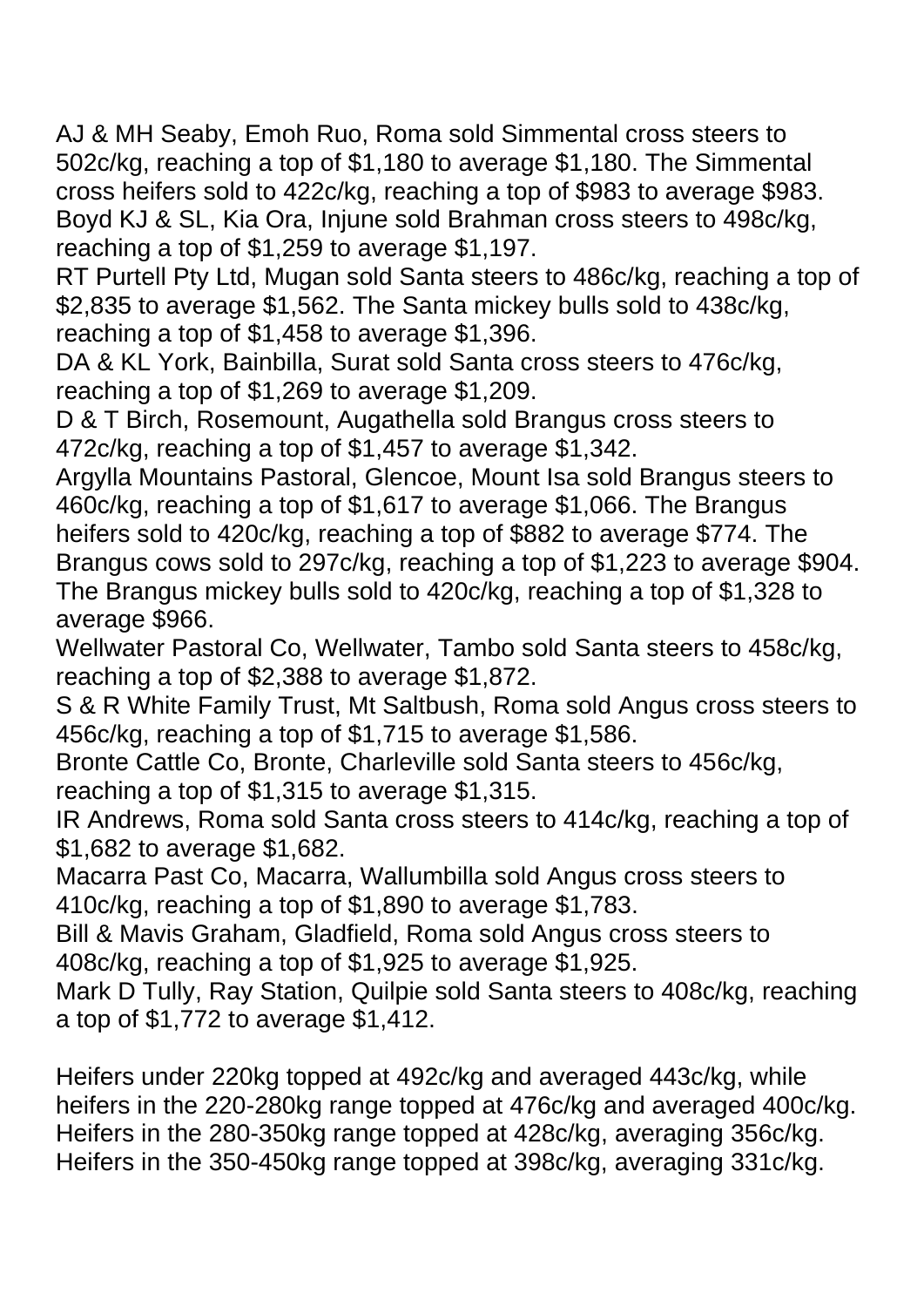Glen Arden Cattle Co, Glen Arden, Roma sold Droughtmaster heifers to 350c/kg, reaching a top of \$1,323 to average \$1,112. IJ & SM McRoberts, Wongamere, Morven sold Simmental cross heifers to 340c/kg, reaching a top of \$1,154 to average \$1,153.

Cows in the 300-400kg range reached 322c/kg and averaged 255c/kg, while cows in the 400kg-500kg range reached 344c/kg and averaged 298c/kg. Cows over 500kg topped at 326c/kg, averaging 310c/kg.

China State Farms Australia Pty Ltd, Noella Station, Charleville sold Santa cross cows to 332c/kg, reaching a top of \$1,737 to average \$1,622. TW & AJ Bowen, Lolworth, Mitchell sold Droughtmaster cross cows to 331c/kg, reaching a top of \$1,681 to average \$1,613. H Sommerfield & Son, Canegrass, Charleville sold Brahman cross cows to 324c/kg, reaching a top of \$1,742 to average \$1,265.

LJ & LA Cormack, Chrystalbrook, Wallumbilla sold Charolais cows to 323c/kg, reaching a top of \$2,456 to average \$2,122. The Charolais bulls sold to 334c/kg, reaching a top of \$3,575 to average \$3,273. John & Lynn Hudson, Dundee, Morven sold Euro cross cows to 322c/kg, reaching a top of \$1,928 to average \$1,809. John Patrick McNamara, Spring Hill, Charleville sold Charolais cross

cows to 318c/kg, reaching a top of \$1,633 to average \$1,302.

RJ & EJ Moore, Lynton Hills, Charleville sold Brahman bulls to 315c/kg, reaching a top of \$1,864 to average \$1,532.

## *Next week PJH sell 4 th position*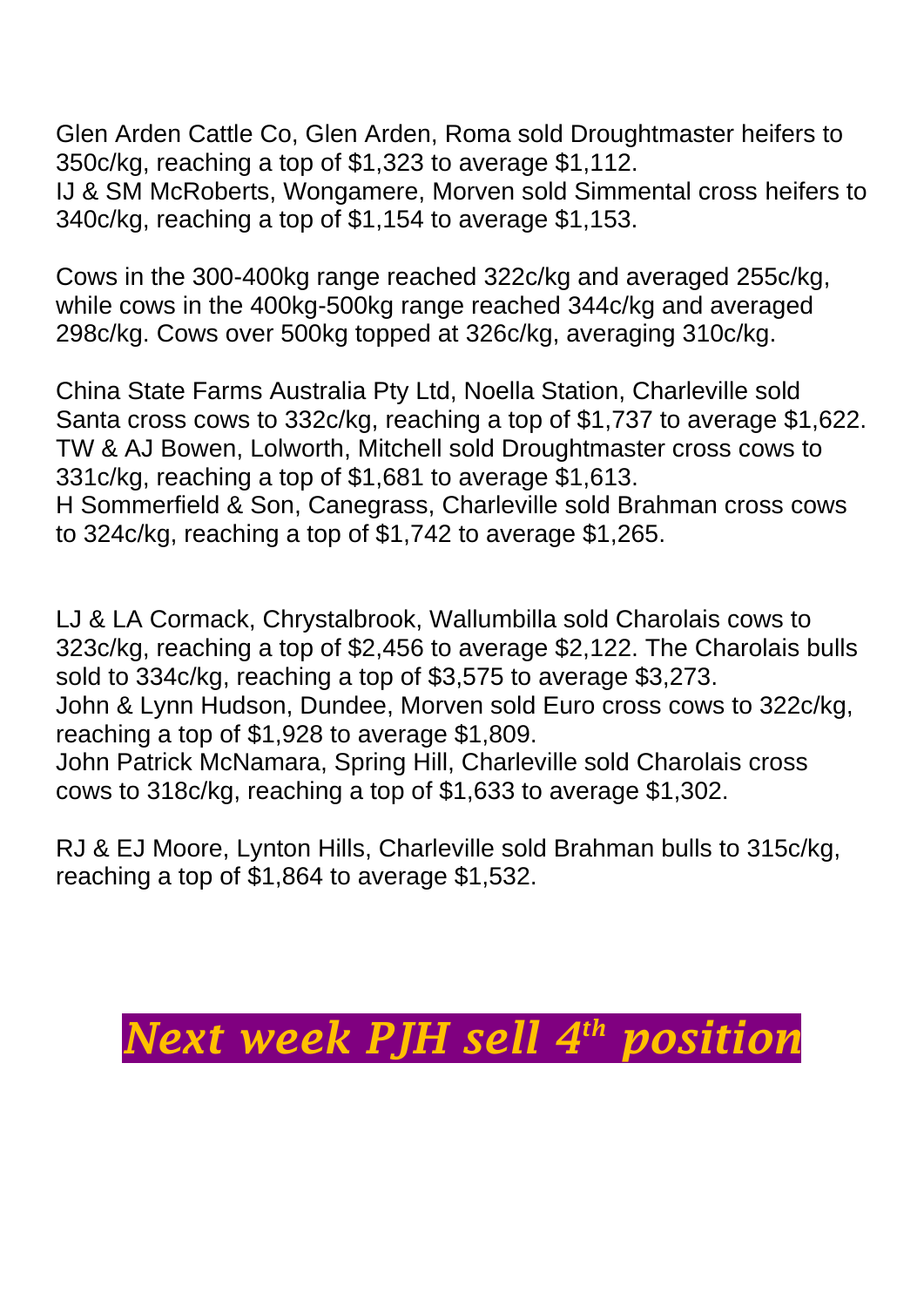## **Roma Summary Report October 6th 2020.**



A total of 3,636 head of cattle were consigned at Roma's Store Sale on Tuesday.

Weaner steers under 220kg topped at 556c/kg and averaged 507c/kg, weaner steers in the 220-280kg range reached 530c/kg and averaged 472c/kg. Steers in the 280-350kg range reached 492c/kg and averaged 436c/kg, and steers in the 350-400kg range reached 448c/kg and averaged 413c/kg. Feeder steers in the 400-550kg range topping at 430c/kg and averaging 386c/kg.

| <b>Description</b>                | <b>Head</b>              | Average c/kg             | <b>Maximum</b><br>c/kg   | Average $$/$<br>head     | Maximum \$/<br>head      |
|-----------------------------------|--------------------------|--------------------------|--------------------------|--------------------------|--------------------------|
| <b>Steers to</b><br><b>220kg</b>  | 297                      | 507                      | 556                      | 962                      | 1,134                    |
| $220 - 280$ kg                    | 571                      | 472                      | 530                      | 1,184                    | 1,335                    |
| $280 - 350$ kg                    | 341                      | 436                      | 492                      | 1,346                    | 1,535                    |
| $350 - 400$ kg                    | 191                      | 413                      | 448                      | 1,533                    | 1,715                    |
| $400 - 550$ kg                    | 210                      | 386                      | 430                      | 1,750                    | 1,925                    |
|                                   |                          |                          |                          |                          |                          |
| <b>Heifers to</b><br><b>220kg</b> | 243                      | 443                      | 492                      | 805                      | 970                      |
| $220 - 280$ kg                    | 296                      | 400                      | 476                      | 998                      | 1,294                    |
| $280 - 350$ kg                    | 155                      | 356                      | 428                      | 1,124                    | 1,442                    |
| $350 - 450$ kg                    | 144                      | 331                      | 398                      | 1,230                    | 1,664                    |
|                                   |                          |                          |                          |                          |                          |
| Cows 300 -<br>400 <sub>kg</sub>   | 242                      | 255                      | 322                      | 909                      | 1,180                    |
| $400 - 500$ kg                    | 314                      | 298                      | 344                      | 1,354                    | 1,641                    |
| Over 500kg                        | 153                      | 310                      | 326                      | 1,734                    | 2,456                    |
|                                   |                          |                          |                          |                          |                          |
| <b>Bulls to 400kg</b>             | 216                      | 387                      | 534                      | 1,075                    | 1,458                    |
| $400 - 600$ kg                    | 34                       | 319                      | 348                      | 1,583                    | 1,864                    |
| Over 600kg                        | 50                       | 316                      | 334                      | 2,458                    | 3,575                    |
|                                   |                          |                          |                          |                          |                          |
| <b>PTIC Heifers</b>               | $\overline{\phantom{a}}$ | $\qquad \qquad -$        | $\overline{\phantom{0}}$ | $\overline{\phantom{a}}$ | $\overline{\phantom{a}}$ |
| <b>PTIC Cows</b>                  |                          | $\overline{\phantom{0}}$ | $\overline{a}$           |                          |                          |
|                                   |                          |                          |                          |                          |                          |
| Cows &<br><b>Calves</b>           | 48                       |                          |                          | 1,982/ unit              | 2,300/ unit              |